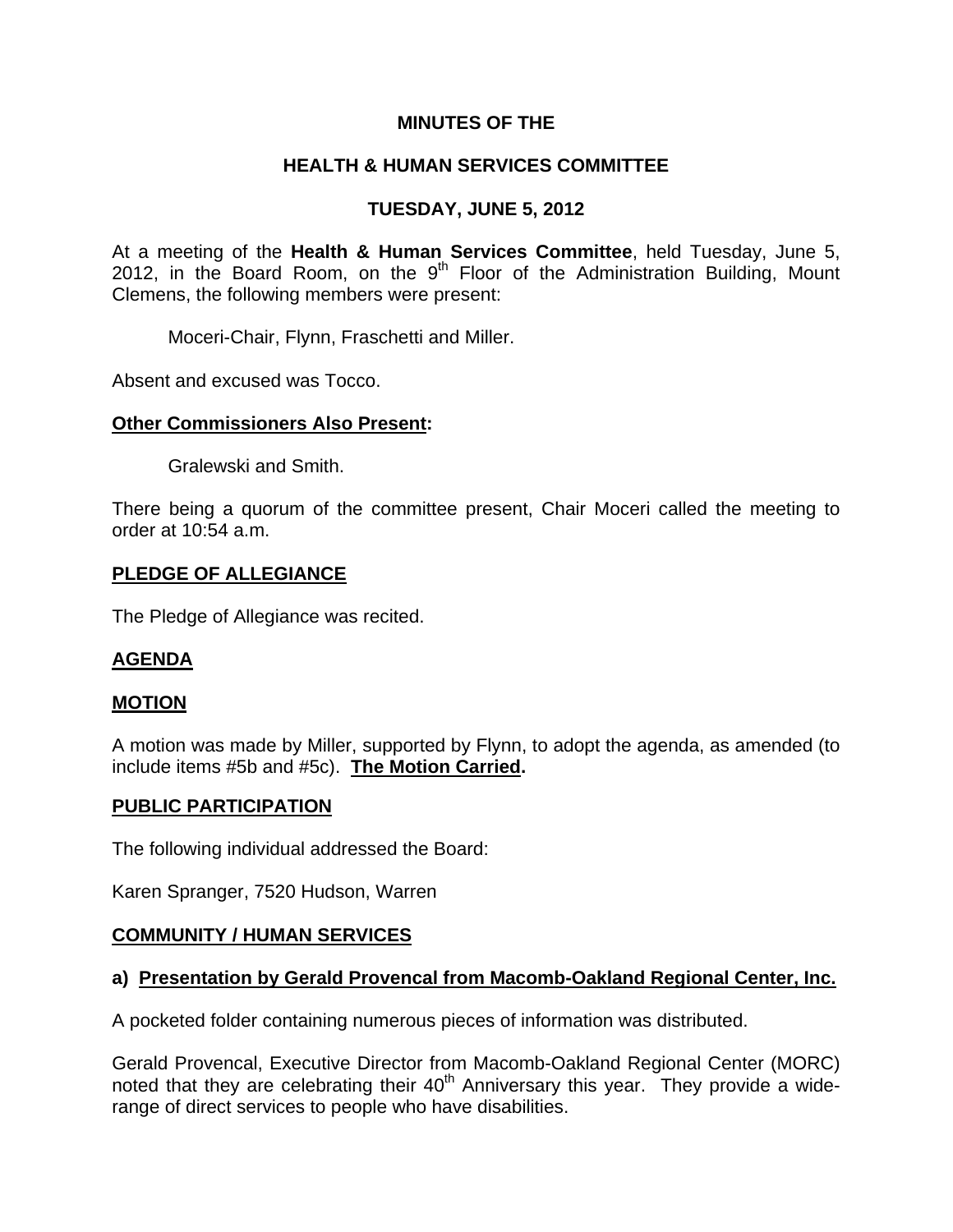The 2011 Annual Report focused on the following key topics:

- Building a Successful Life… One Goal at a Time
- Working in the Community
- Supporting Kids to Reach Their Dreams
- Spreading Knowledge, Building Connections
- Broadening Horizons through Recreational Pursuits
- Advocacy in Action
- Ensuring Quality, Responsive Services
- Projected Fiscal Year 2011 Revenues
- Community Partners and Supporters
- MORC Affiliates

The following commissioners spoke: Miller, Flynn and Moceri.

Gerald Provencal discussed two areas of concern: Dental care shortage and they are looking for an agency or company to interview their people.

The following commissioner spoke: Moceri.

### **MOTION**

A motion was made by Fraschetti, supported by Miller, to receive and file the presentation by Gerald Provencal from Macomb-Oakland Regional Center, Inc. **The Motion Carried.** 

## **b) Request for Budget Transfer / Community Services Agency – Chore Program**

Mary Solomon gave an overview of this request.

## **MOTION**

A motion was made by Fraschetti, supported by Flynn, to approve a transfer of \$39,953 from Personnel to Contract Services within the Macomb County Community Services Agency – Chore Program Area Agency on Aging 1-B to provide direct services to low income seniors in Macomb County. Further, this budget action addresses budgetary issues only. It does not constitute the Commission's approval of any County contract. If a contract requires Commission approval under the County's Contracting Policy or the County's Procurement Ordinance, such approval must be sought separately. **Forward to the Finance Committee.** 

The following commissioners spoke: Miller and Moceri.

Chair Moceri called for a vote on the motion and **The Motion Carried.**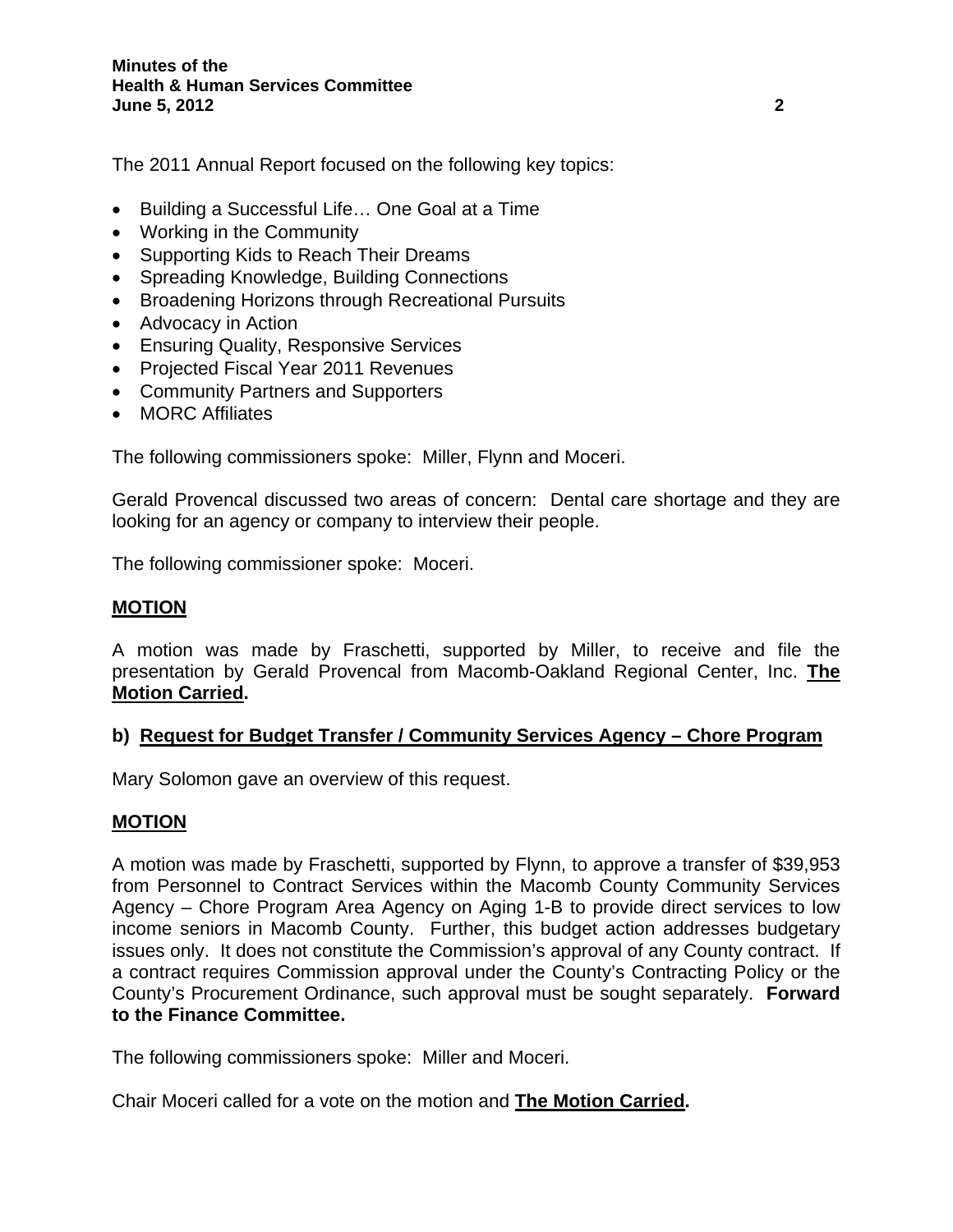## **c) Request for Budget Transfer / Community Services Agency – Head Start Program**

Mary Solomon gave an overview of this request.

### **MOTION**

A motion was made by Flynn, supported by Fraschetti, to approve a transfer of \$59,000 from Personnel to Capital Outlay – Computer Equipment within the Macomb County Community Services Agency – Head Start Program to upgrade computers in the classrooms. Further, this budget action addresses budgetary issues only. It does not constitute the Commission's approval of any County contract. If a contract requires Commission approval under the County's Contracting Policy or the County's Procurement Ordinance, such approval must be sought separately. **Forward to the Finance Committee.** 

The following commissioner spoke: Miller.

Chair Moceri called for a vote on the motion and **The Motion Carried.** 

## **VETERANS**

#### **a) Veterans' Services Department Monthly Report**

Kermit Harris was out of town and not available to attend this committee meeting.

Laura Rios, Counselor/Veterans Service Officer gave an overview of the Veterans' Services Department monthly report. She reported that there are two Veterans Commission slots up for reappointment in July and that Kermit Harris may be asking to postpone the appointment process until the state legislature passes the related bills.

The following commissioners spoke: Miller, Flynn and Fraschetti.

#### **MOTION**

A motion was made by Flynn, supported by Fraschetti, to receive and file the monthly status report for May 2012, as submitted by Kermit Harris, Director of Veterans' Services Department. **The Motion Carried.** 

#### **UPCOMING EVENTS**

#### **MOTION**

A motion was made by Miller, supported by Fraschetti, to receive and file the update on upcoming events. **The Motion Carried.**